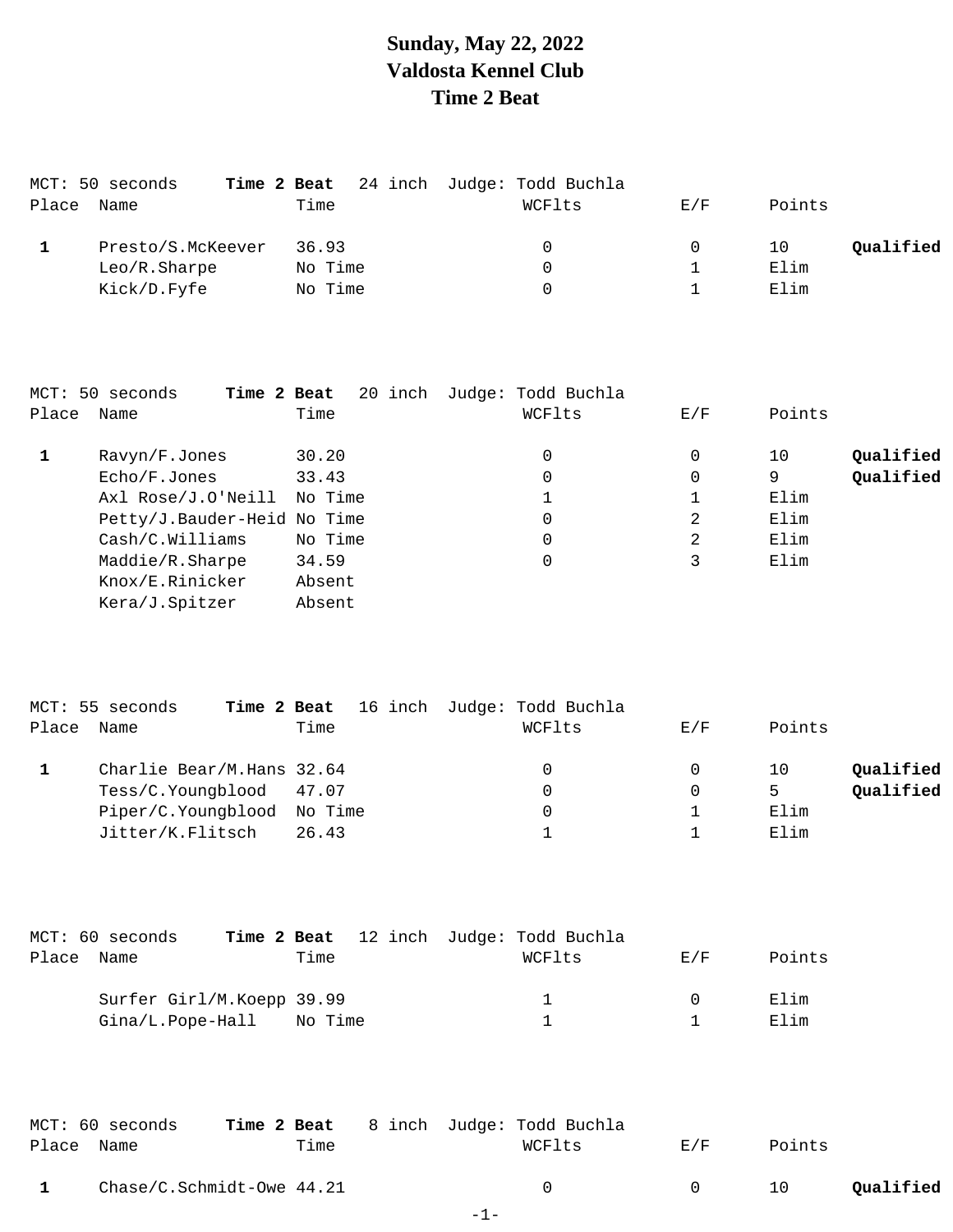Total Number of Dogs Showing: 17 Total Number of Dogs Absent: 2 Total Number of Dogs Withdrawn: 0 Total Number of Dogs Not Scored: 0 Total Number of Qualifiers: 6 Percent Qualified: 35.3%

|            | MCT: 50 seconds             |      | Time 2 Beat Pref 20 inch Judge: Todd Buchla |          |                 |
|------------|-----------------------------|------|---------------------------------------------|----------|-----------------|
| Place Name |                             | Time | WCFlts                                      | F/F      | Points          |
|            | Mojo/L.Wetherell 35.43      |      | $\Omega$                                    | $\Omega$ | Oualified<br>10 |
|            | Coriander/C.Schmidt No Time |      |                                             |          | Elim            |

|            | MCT: 60 seconds |         | Time 2 Beat Pref 8 inch Judge: Todd Buchla |              |        |
|------------|-----------------|---------|--------------------------------------------|--------------|--------|
| Place Name |                 | Time    | WCFlts                                     | <b>E</b> ./F | Points |
|            | Kermit/S.Murphy | No Time | $\cap$                                     | $\mathbf{1}$ | 田lim   |

|            | MCT: 60 seconds            | Time 2 Beat Pref 4 inch Judge: Todd Buchla |        |                |        |
|------------|----------------------------|--------------------------------------------|--------|----------------|--------|
| Place Name |                            | Time                                       | WCFlts | <b>ELF</b>     | Points |
|            | Rhiannon/J.Culhane No Time |                                            |        | $\overline{1}$ | Flim   |

 Total Number of Dogs Showing: 4 Total Number of Dogs Absent: 0 Total Number of Dogs Withdrawn: 0 Total Number of Dogs Not Scored: 0 Total Number of Qualifiers: 1 Percent Qualified: 25.0%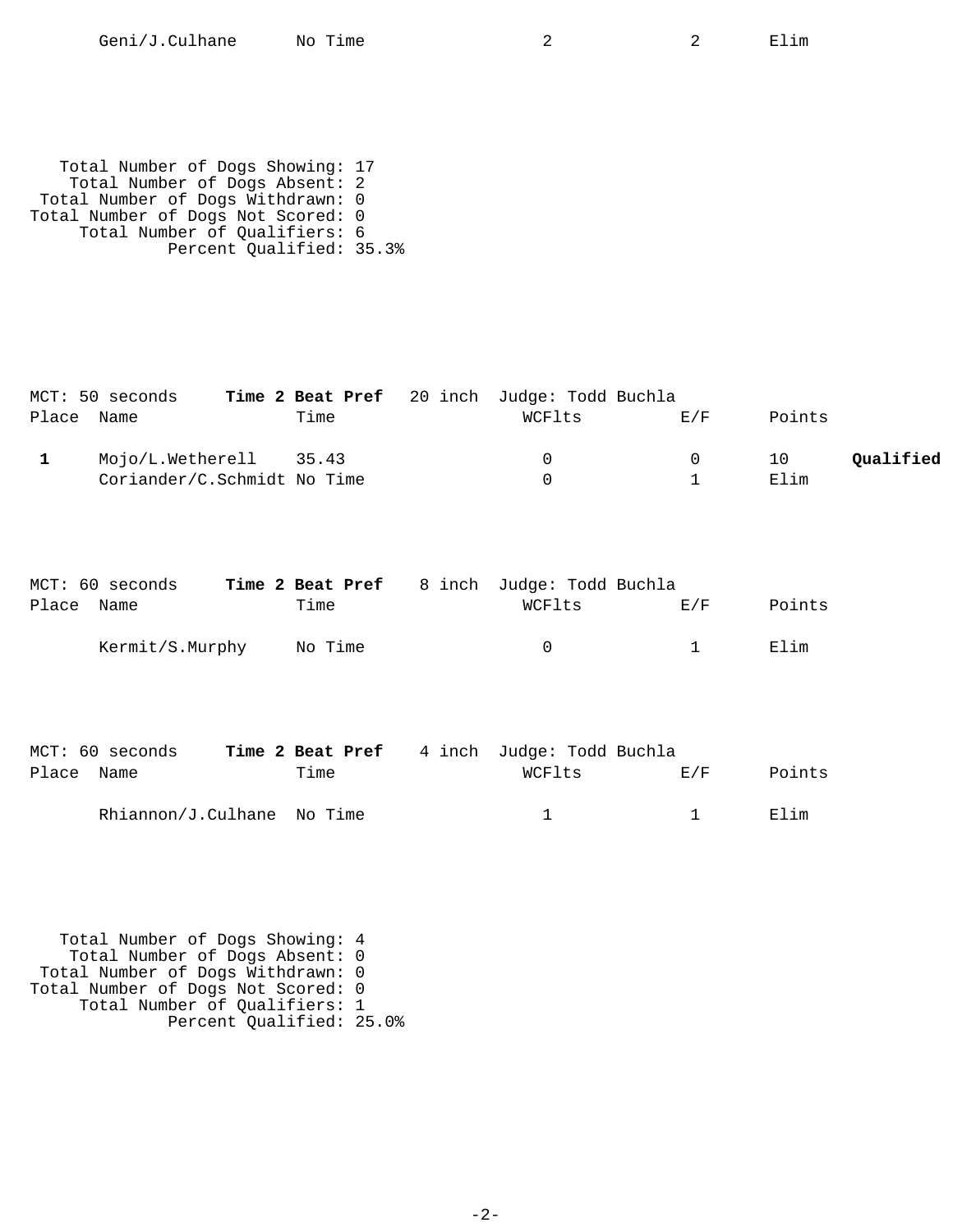#### **Sunday, May 22, 2022 Valdosta Kennel Club Master/Excellent Standard**

|              | Distance: 195 yards SCT: 72 seconds <b>Excellent</b> 24 inch Judge: Todd Buchla |         |                          |                              |                                  |                                          |              |           |
|--------------|---------------------------------------------------------------------------------|---------|--------------------------|------------------------------|----------------------------------|------------------------------------------|--------------|-----------|
| Place Name   |                                                                                 | Time    |                          |                              | TFlts RFlts WCFlts TblFlts E/F   |                                          | Score        |           |
|              | Kick/D.Fyfe                                                                     | 71.58 0 | $\overline{2}$           | 0                            | $0 \qquad \qquad$                | 1                                        | Elim         |           |
|              | Distance: 195 yards SCT: 68 seconds Excellent 20 inch Judge: Todd Buchla        |         |                          |                              |                                  |                                          |              |           |
| Place Name   |                                                                                 | Time    |                          |                              | TFlts RFlts WCFlts TblFlts E/F   |                                          | Score        |           |
|              | Axl Rose/J.O'Neill No Time<br>Petty/J.Bauder-Heid No Time                       |         | $\mathbf{1}$<br>$\Omega$ | 0<br>$\Omega$                | $\overline{0}$<br>$\Omega$       | $1 \quad$<br>2                           | Elim<br>Elim |           |
| Place Name   | Distance: 187 yards SCT: 71 seconds Excellent 16 inch Judge: Todd Buchla        | Time    |                          |                              | TFlts RFlts WCFlts TblFlts E/F   |                                          | Score        |           |
|              | Tess/C.Youngblood No Time                                                       |         | $3^{\circ}$              | 0                            | $\overline{0}$                   | $1 \quad$                                | Elim         |           |
| Place Name   | Distance: 178 yards SCT: 71 seconds Excellent 12 inch Judge: Todd Buchla        | Time    |                          |                              | TFlts RFlts WCFlts TblFlts E/F   |                                          | Score        |           |
|              | Gina/L.Pope-Hall No Time                                                        |         | $\overline{2}$           | $0 \qquad \qquad$            | $\mathbf 0$                      | $\overline{0}$                           | Elim         |           |
| Place Name   | Distance: 178 yards SCT: 76 seconds <b>Excellent</b> 8 inch Judge: Todd Buchla  | Time    |                          |                              |                                  | TFlts RFlts WCFlts TblFlts E/F           | Score        |           |
| $\mathbf{1}$ | Chase/C.Schmidt-Owe 63.86 0<br>Geni/J.Culhane                                   | No Time | $\overline{0}$<br>2      | $\mathsf{O}$<br>$\mathsf{O}$ | $\overline{0}$<br>$\overline{0}$ | $\overline{0}$<br>$1 \quad \blacksquare$ | 100<br>Elim  | Qualified |

 Total Number of Dogs Showing: 7 Total Number of Dogs Absent: 0 Total Number of Dogs Withdrawn: 0 Total Number of Dogs Not Scored: 0 Total Number of Qualifiers: 1 Percent Qualified: 14.3%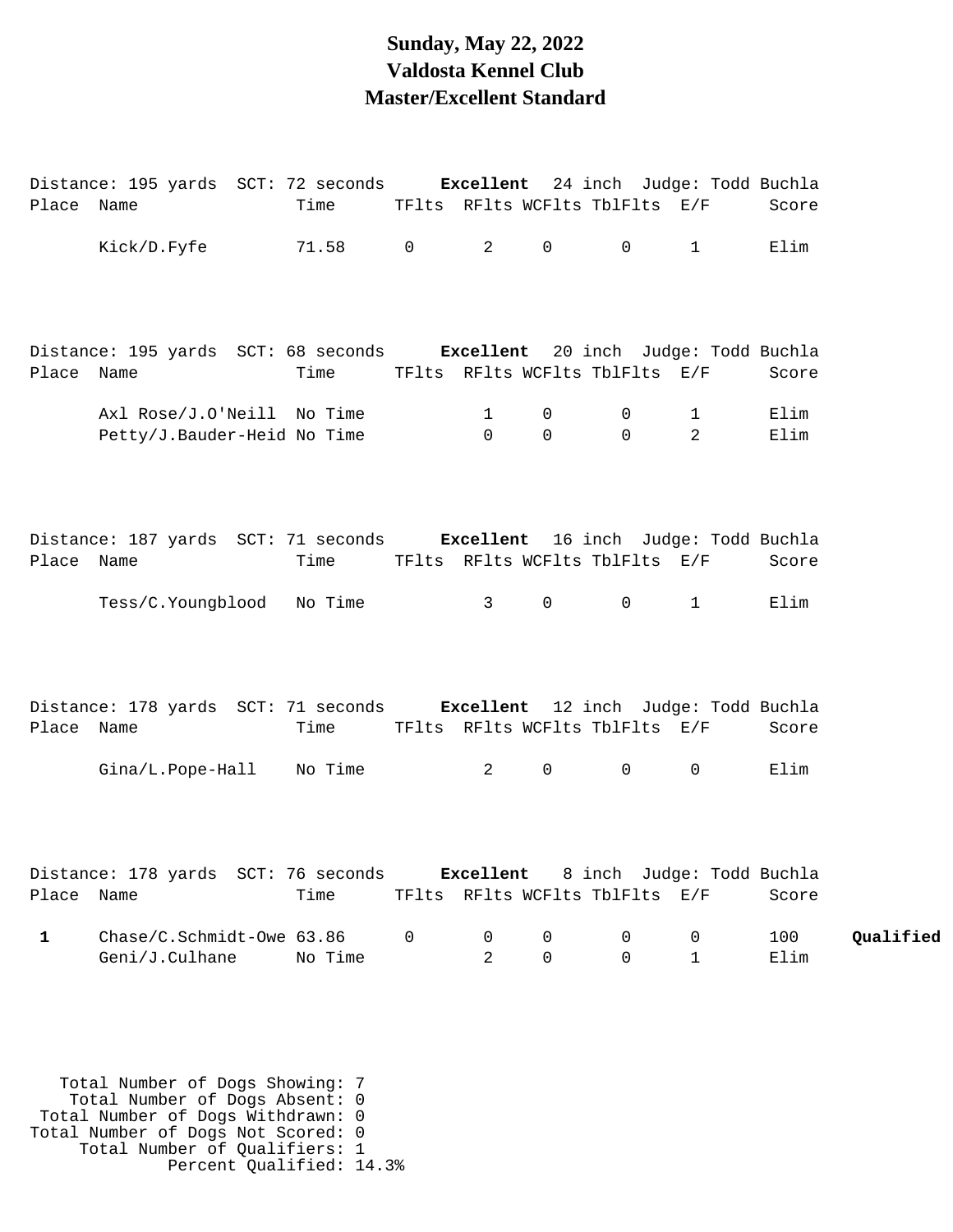|            | Distance: 195 yards SCT: 72 seconds |      |                   |        | <b>Master</b> 24 inch Judge: Todd Buchla |       |
|------------|-------------------------------------|------|-------------------|--------|------------------------------------------|-------|
| Place Name |                                     | Time |                   |        | TFlts RFlts WCFlts TblFlts E/F           | Score |
|            | Slash/J.Bauder-Heid No Time         |      | $\cap$ and $\cap$ | $\cap$ | $\begin{array}{ccc} 0 & 2 \end{array}$   | Elim  |
|            | Presto/S.McKeever No Time           |      | $\cap$            | $\cap$ | $\begin{array}{ccc} 0 & 2 \end{array}$   | Elim  |

|              | Distance: 195 yards SCT: 68 seconds |       |       | Master   |          | 20 inch Judge: Todd Buchla |       |           |
|--------------|-------------------------------------|-------|-------|----------|----------|----------------------------|-------|-----------|
| Place        | Name                                | Time  | TFlts |          |          | RFlts WCFlts TblFlts E/F   | Score |           |
|              | Ravyn/F.Jones                       | 45.43 |       |          | $\Omega$ |                            | 100   | Qualified |
| $\mathbf{2}$ | Echo/F.Jones                        | 49.23 | 0     |          | $\Omega$ |                            | 100   | Qualified |
|              | Maddie/R.Sharpe                     | 54.95 | 0     |          |          |                            | Elim  |           |
|              | Cash/C.Willians                     | 44.05 | 0     | $\Omega$ |          |                            | Elim  |           |
|              | Soarin'/T.Flitsch                   | 39.23 |       |          |          |                            | Elim  |           |

|       | Distance: 187 yards SCT: 71 seconds |       |                |          | Master 16 inch Judge: Todd Buchla |       |
|-------|-------------------------------------|-------|----------------|----------|-----------------------------------|-------|
| Place | Name                                | Time  |                |          | TFlts RFlts WCFlts TblFlts E/F    | Score |
|       | Piper/C.Youngblood 66.48            |       | $\overline{0}$ | $\cap$   |                                   | Elim  |
|       | Charlie Bear/M.Hans No Time         |       |                | $\cap$   | $\Omega$                          | Elim  |
|       | Nix/M.Wilson                        | 57.41 |                | $\Omega$ |                                   | Elim  |

|            | Distance: 178 yards SCT: 71 seconds |       |                | Master   |          | 12 inch Judge: Todd Buchla     |          |       |           |
|------------|-------------------------------------|-------|----------------|----------|----------|--------------------------------|----------|-------|-----------|
| Place Name |                                     | Time  |                |          |          | TFlts RFlts WCFlts TblFlts E/F |          | Score |           |
|            | Surfer Girl/M.Koepp 46.31           |       | $\overline{0}$ | - 0      | 0        |                                |          | 100   | Qualified |
|            | Teddie/B.Hunter                     | 63.42 | $\Omega$       | $\Omega$ | $\Omega$ |                                | 0        | 100   | Qualified |
|            | Spurrier/J.Martin 63.02             |       |                | 0        |          |                                | $\Omega$ | Elim  |           |
|            | Captain Jack/J. Baud No Time        |       |                |          |          |                                |          | Elim  |           |
|            | Snap/J.Martin                       | 75.27 | 12.            |          |          |                                |          | Elim  |           |

 Total Number of Dogs Showing: 15 Total Number of Dogs Absent: 0 Total Number of Dogs Withdrawn: 0 Total Number of Dogs Not Scored: 0 Total Number of Qualifiers: 4 Percent Qualified: 26.7%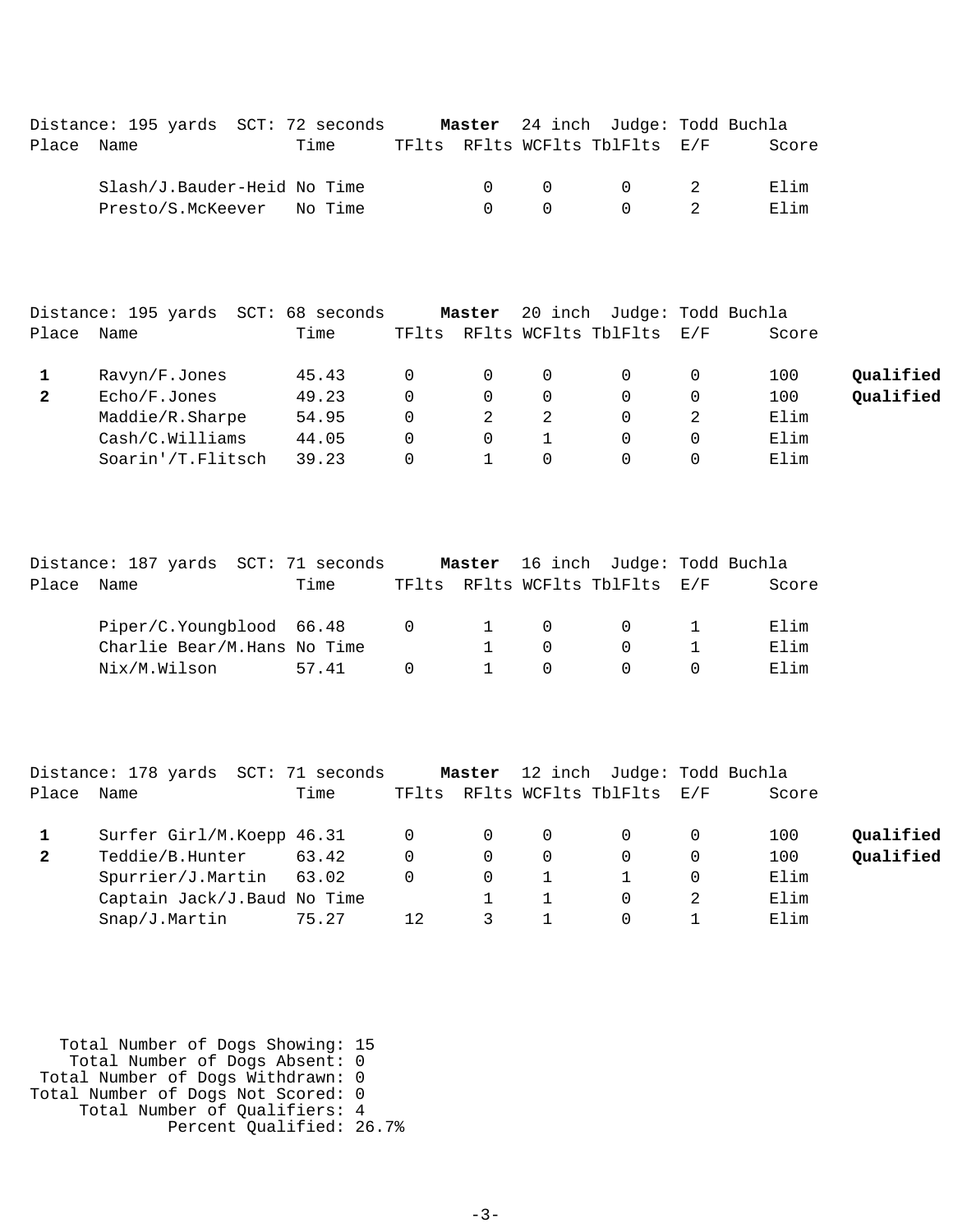Distance: 178 yards SCT: 81 seconds **Excellent Pref** 4 inch Judge: Todd Buchla Place Name Time TFlts RFlts WCFlts TblFlts E/F Score Rhiannon/J.Culhane No Time  $2 \qquad 1 \qquad 0 \qquad 3 \qquad$  Elim

 Total Number of Dogs Showing: 1 Total Number of Dogs Absent: 0 Total Number of Dogs Withdrawn: 0 Total Number of Dogs Not Scored: 0 Total Number of Qualifiers: 0 Percent Qualified: 0.0%

Distance: 195 yards SCT: 77 seconds **Master Pref** 20 inch Judge: Todd Buchla Place Name Time TFlts RFlts WCFlts TblFlts E/F Score Mojo/L.Wetherell 59.59 0 1 0 0 0 Elim Electra/J.Marco Absent Spyder/B.Bates Absent Kio/J.Spitzer Absent

|              | Distance: 187 yards SCT: 76 seconds    |      |  |                                | <b>Master Pref</b> 12 inch Judge: Todd Buchla |           |
|--------------|----------------------------------------|------|--|--------------------------------|-----------------------------------------------|-----------|
| Place Name   |                                        | Time |  | TFlts RFlts WCFlts TblFlts E/F | Score                                         |           |
| $\mathbf{1}$ | Frankie/M.Hansen 51.44 $0$ 0 $0$ 0 $0$ |      |  |                                | 100                                           | Oualified |
|              | Austin/L.Pope-Hall Absent              |      |  |                                |                                               |           |

|              | Distance: 178 yards SCT: 76 seconds |      | Master Pref 8 inch Judge: Todd Buchla |  |       |           |
|--------------|-------------------------------------|------|---------------------------------------|--|-------|-----------|
| Place Name   |                                     | Time | TFlts RFlts WCFlts TblFlts E/F        |  | Score |           |
| $\mathbf{1}$ | Kermit/S.Murphy                     |      | 45.66 0 0 0 0 0                       |  | 100   | Qualified |

Distance: 178 yards SCT: 81 seconds **Master Pref** 4 inch Judge: Todd Buchla Place Name Time TFlts RFlts WCFlts TblFlts E/F Score

| Finley/S.Palcic | 83.38 |  |  |  |  |  | :⊥ım |
|-----------------|-------|--|--|--|--|--|------|
|-----------------|-------|--|--|--|--|--|------|

 $-4-$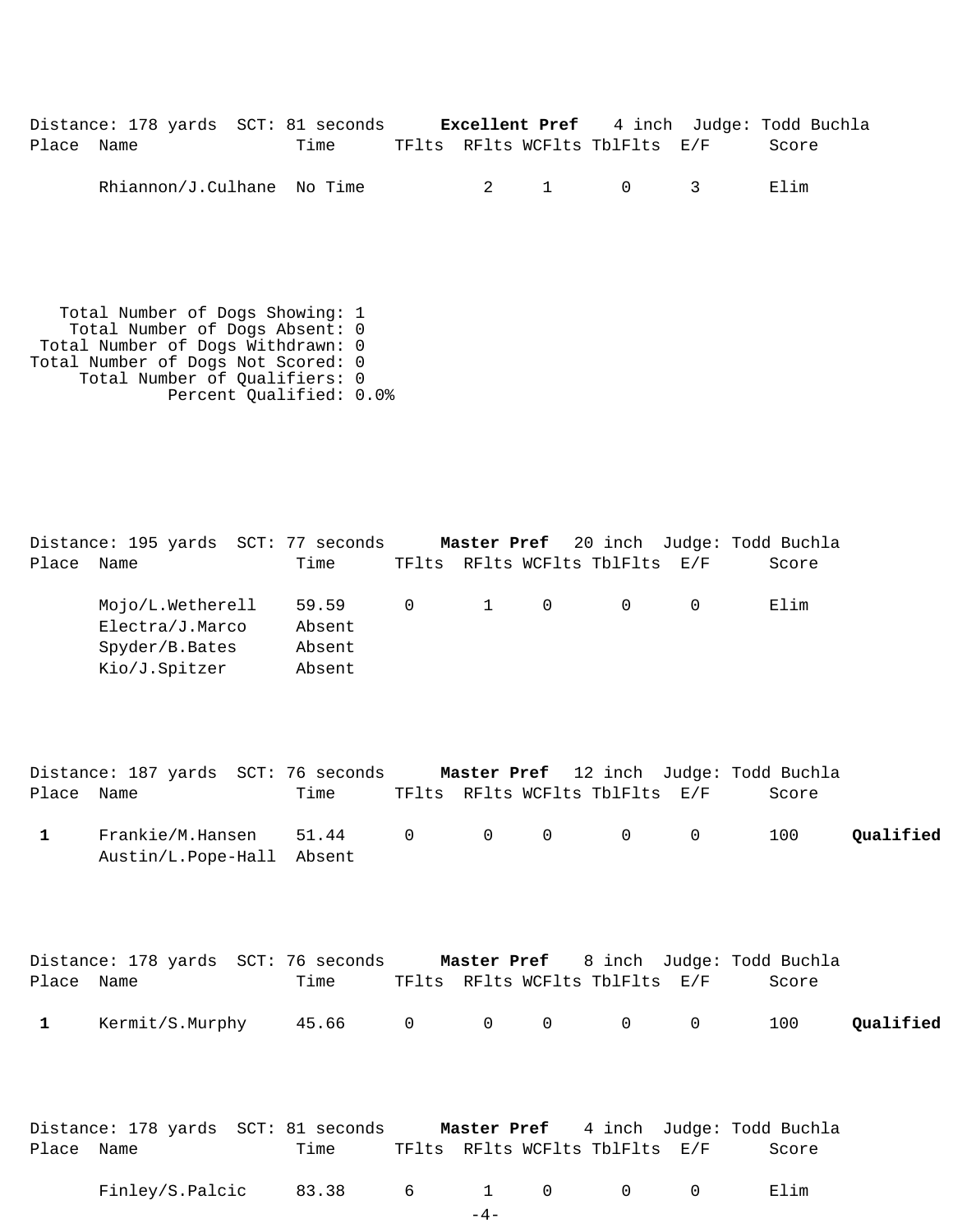Total Number of Dogs Showing: 4 Total Number of Dogs Absent: 4 Total Number of Dogs Withdrawn: 0 Total Number of Dogs Not Scored: 0 Total Number of Qualifiers: 2 Percent Qualified: 50.0%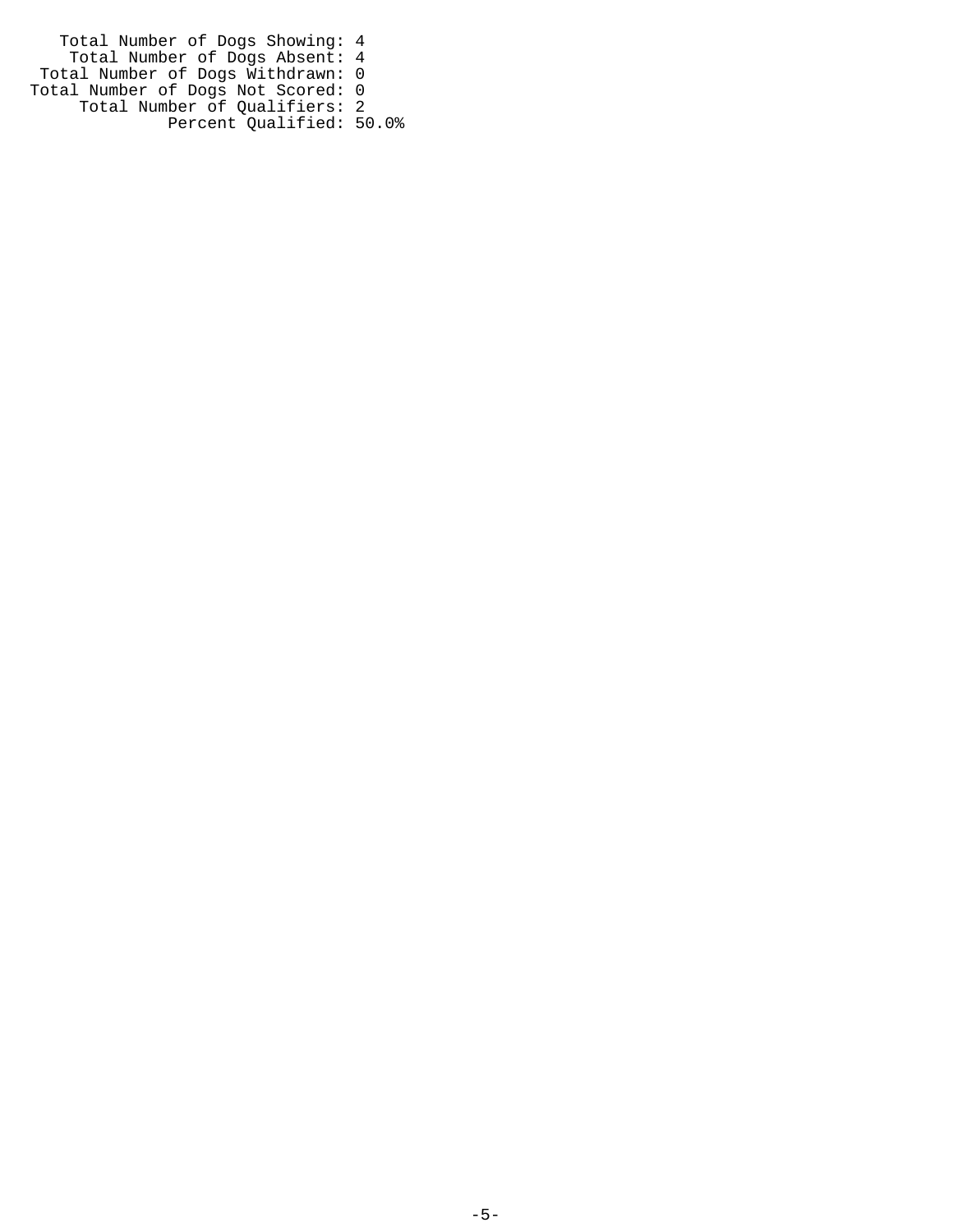# **Sunday, May 22, 2022 Valdosta Kennel Club Open Standard**

Distance: 168 yards SCT: 68 seconds **Open** 20 inch Judge: Todd Buchla Place Name Time TFlts RFlts WCFlts TblFlts E/F Score Knox/E.Rinicker Absent Distance: 166 yards SCT: 71 seconds **Open** 16 inch Judge: Todd Buchla Place Name Time TFlts RFlts WCFlts TblFlts E/F Score Jitter/K.Flitsch 45.65 0 1 0 1 1 Elim Total Number of Dogs Showing: 1 Total Number of Dogs Absent: 1

- Total Number of Dogs Withdrawn: 0
- Total Number of Dogs Not Scored: 0 Total Number of Qualifiers: 0
	- Percent Qualified: 0.0%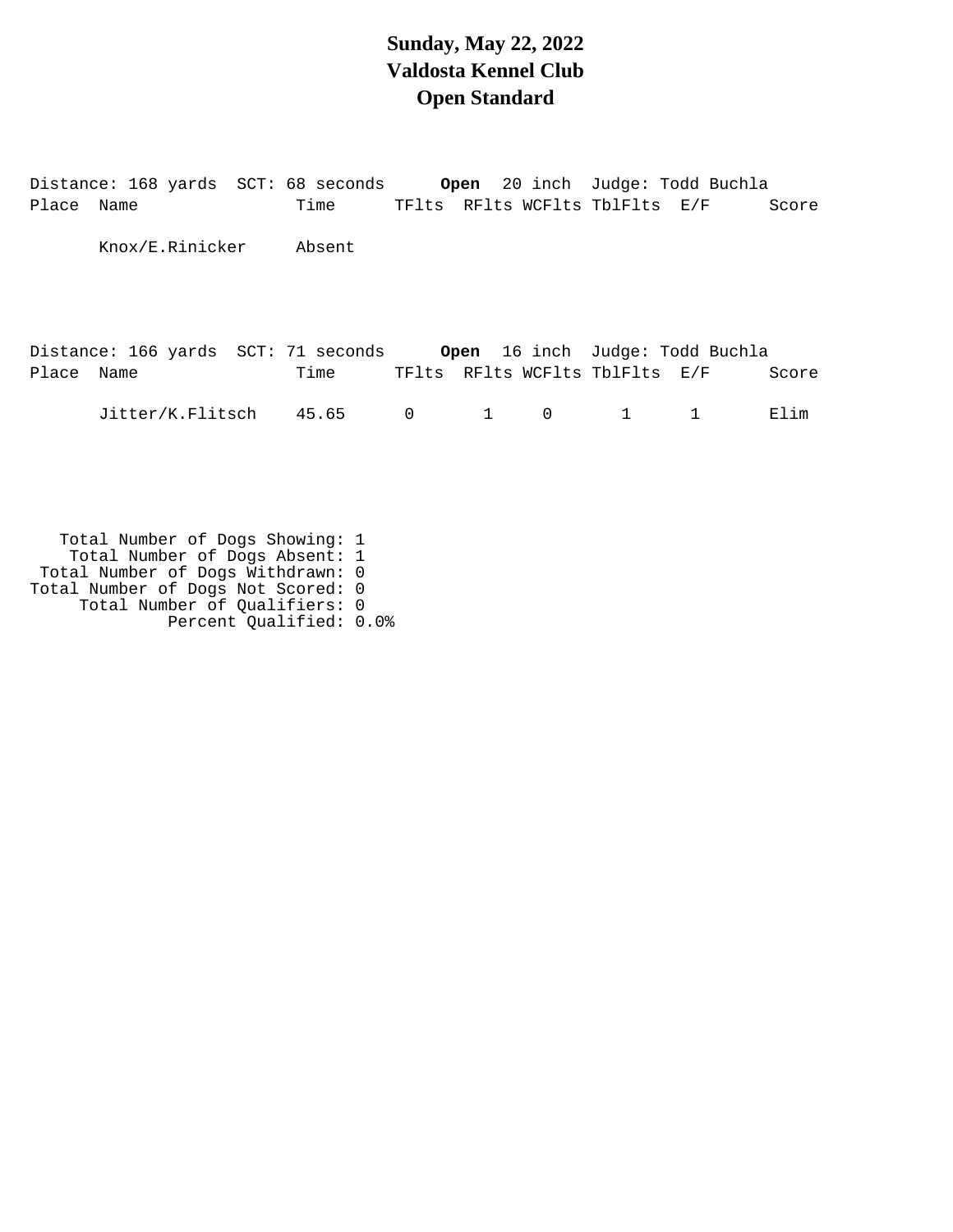#### **Sunday, May 22, 2022 Valdosta Kennel Club Novice Standard**

Distance: 137 yards SCT: 67 seconds **Novice B** 24 inch Judge: Todd Buchla Place Name Time TFlts RFlts WCFlts TblFlts E/F Score Leo/R.Sharpe 37.28 0 0 0 1 6 Elim Kodiak/J.Marco Absent

Distance: 137 yards SCT: 66 seconds **Novice B** 20 inch Judge: Todd Buchla Place Name Time TFlts RFlts WCFlts TblFlts E/F Score

Kera/J.Spitzer Absent

 Total Number of Dogs Showing: 1 Total Number of Dogs Absent: 2 Total Number of Dogs Withdrawn: 0 Total Number of Dogs Not Scored: 0 Total Number of Qualifiers: 0 Percent Qualified: 0.0%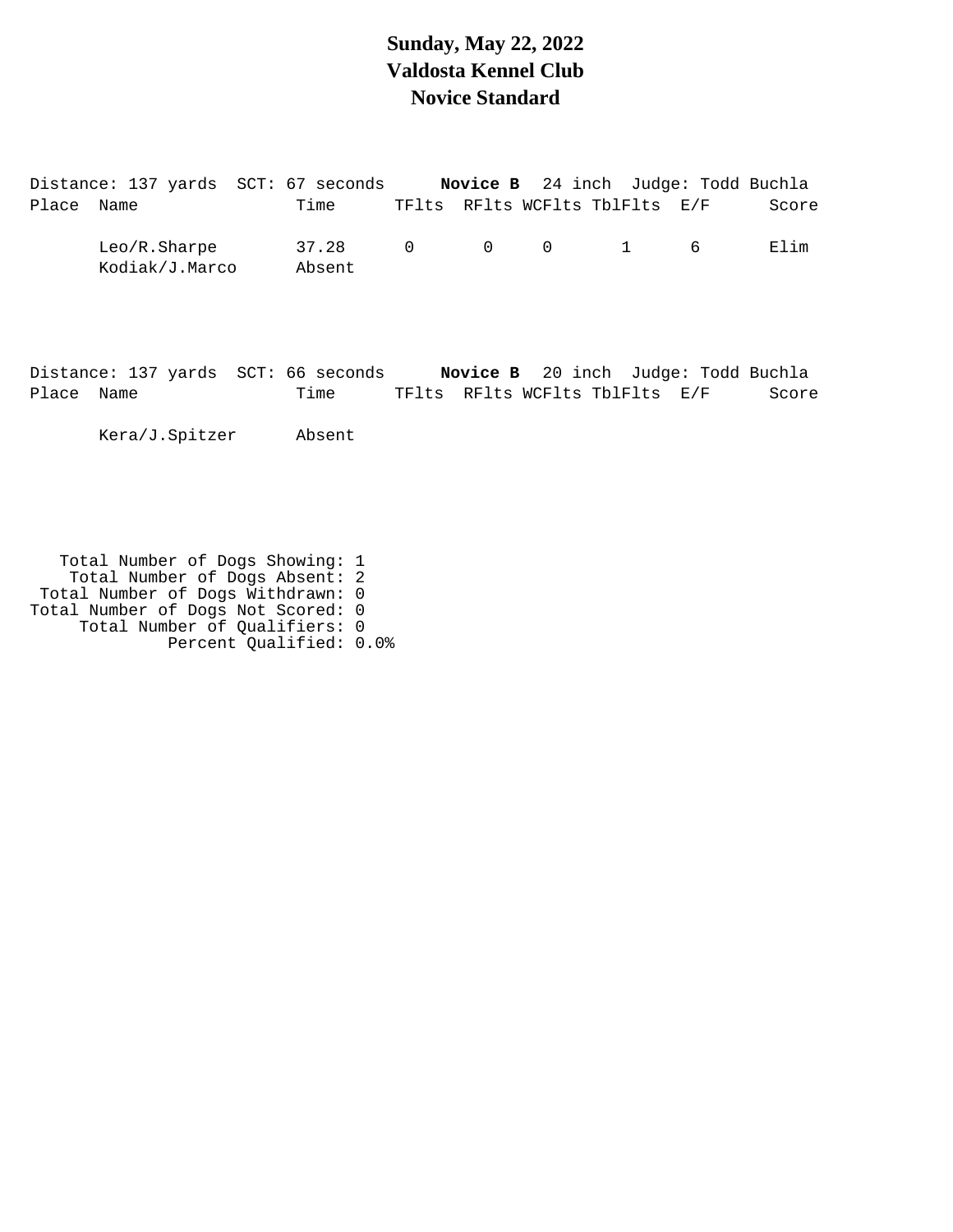# **Sunday, May 22, 2022 Valdosta Kennel Club Premier JWW**

|             | MCT: 46 seconds                                               | Premier JWW 24 inch Judge: Todd Buchla         |                                |                              |                          |              |             |           |
|-------------|---------------------------------------------------------------|------------------------------------------------|--------------------------------|------------------------------|--------------------------|--------------|-------------|-----------|
| Place Name  |                                                               | Time                                           |                                | RFlts WCFlts E/F             |                          |              | Score Top25 |           |
|             | Presto/S.McKeever                                             | 50.25                                          | $\mathbf{3}$                   | $\mathbf 0$                  | $\mathbf 0$              | Elim         |             |           |
|             | MCT: 42 seconds <b>Premier JWW</b> 20 inch Judge: Todd Buchla |                                                |                                |                              |                          |              |             |           |
| Place Name  |                                                               | Time                                           |                                | RFlts WCFlts E/F             |                          |              | Score Top25 |           |
|             | Petty/J.Bauder-Heid No Time<br>Soarin'/T.Flitsch 30.76        |                                                | $\overline{a}$<br>$\mathbf{1}$ | $\mathbf{1}$<br>$\mathbf{1}$ | 0<br>$\Omega$            | Elim<br>Elim |             |           |
| Place Name  | MCT: 45 seconds Premier JWW 16 inch Judge: Todd Buchla        | Time                                           |                                | RFlts WCFlts E/F             |                          |              |             |           |
|             |                                                               |                                                |                                |                              |                          |              | Score Top25 |           |
|             | Charlie Bear/M.Hans No Time<br>Nix/M.Wilson                   | 44.45                                          | $\mathbf{1}$<br>$\Omega$       | 0<br>$\mathbf{1}$            | $\mathbf{1}$<br>$\Omega$ | Elim<br>Elim |             |           |
| Place Name  | MCT: 48 seconds                                               | Premier JWW 12 inch Judge: Todd Buchla<br>Time |                                | RFlts WCFlts E/F             |                          |              | Score Top25 |           |
| $\mathbf 1$ | Surfer Girl/M.Koepp 33.23                                     |                                                | $\overline{0}$                 | $\mathbf 0$                  | $\mathsf{O}$             | 100          |             | Qualified |

 Total Number of Dogs Showing: 6 Total Number of Dogs Absent: 0 Total Number of Dogs Withdrawn: 0 Total Number of Dogs Not Scored: 0 Total Number of Qualifiers: 1 Percent Qualified: 16.7%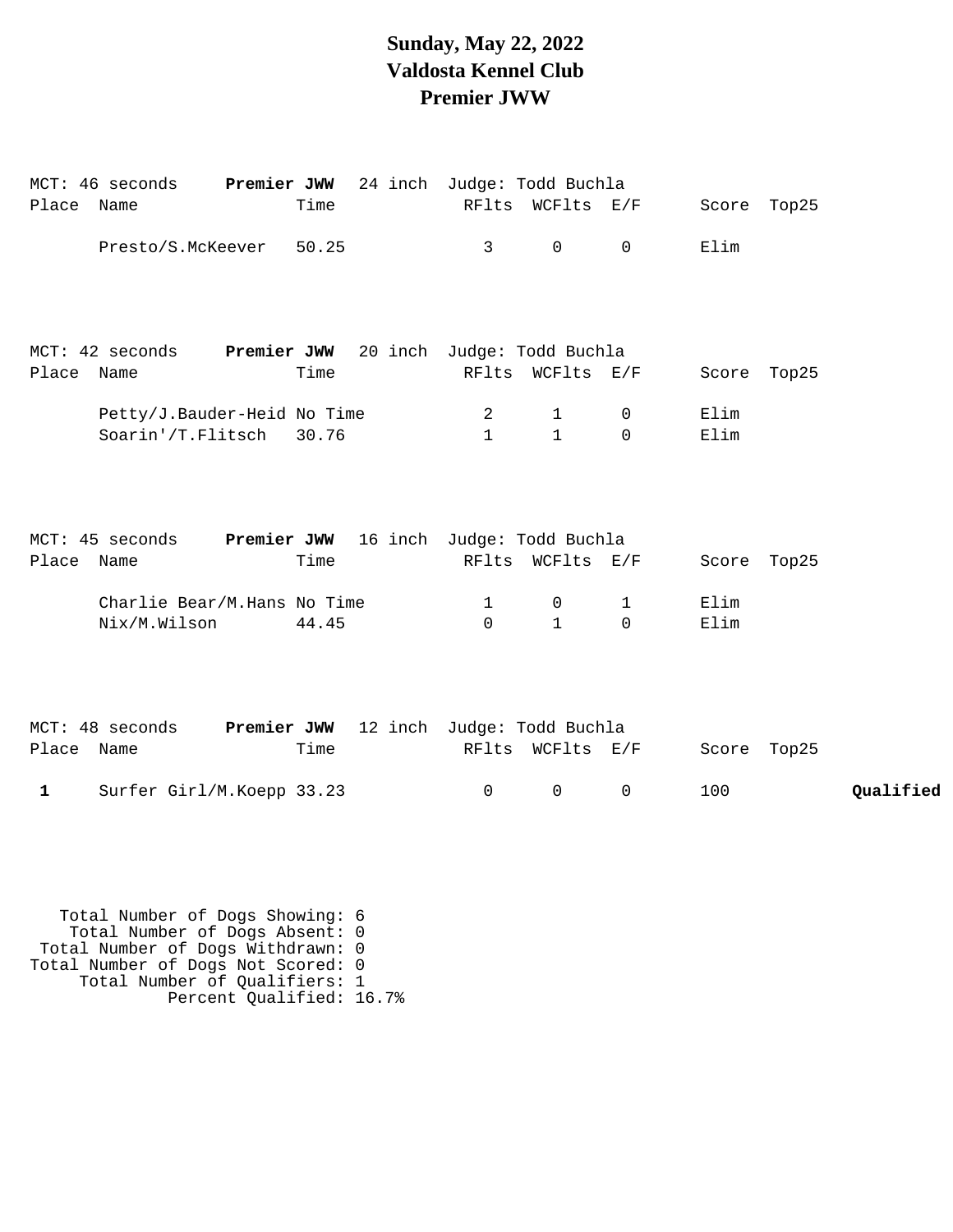| MCT: 51 seconds<br>Place Name | <b>Premier JWW Pref</b> 20 inch Judge: Todd Buchla<br>Time | RFlts        | WCFlts E/F   |                           | Score | Top25 |
|-------------------------------|------------------------------------------------------------|--------------|--------------|---------------------------|-------|-------|
|                               | Slash/J.Bauder-Heid 40.37                                  | $\mathbf{1}$ | $\mathbf{0}$ | $\mathbf 0$               | Elim  |       |
| MCT: 53 seconds<br>Place Name | Premier JWW Pref<br>Time                                   | RFlts        | WCFlts E/F   | 8 inch Judge: Todd Buchla | Score | Top25 |
| Kermit/S.Murphy               | 45.22                                                      |              | $\mathbf 0$  | 0                         | Elim  |       |

 Total Number of Dogs Showing: 2 Total Number of Dogs Absent: 0 Total Number of Dogs Withdrawn: 0 Total Number of Dogs Not Scored: 0 Total Number of Qualifiers: 0 Percent Qualified: 0.0%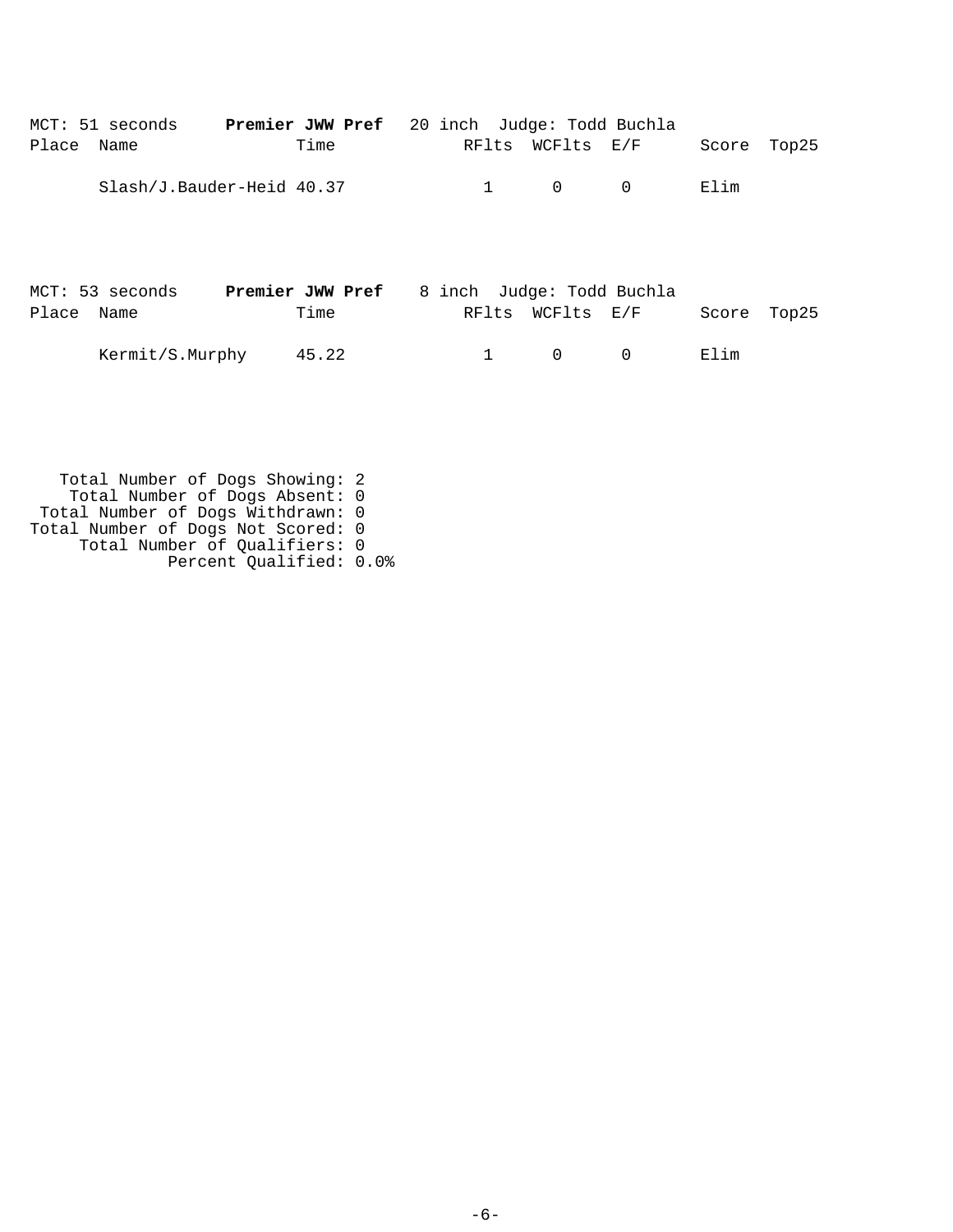# **Sunday, May 22, 2022 Valdosta Kennel Club Master/Excellent JWW**

| Place Name | Distance: 160 yards SCT: 46 seconds Excellent 16 inch Judge: Todd Buchla | Time |  | TFlts RFlts WCFlts TblFlts E/F | Score |           |
|------------|--------------------------------------------------------------------------|------|--|--------------------------------|-------|-----------|
|            | Tess/C.Youngblood 44.50 0 2 1 0 1                                        |      |  |                                | Elim  |           |
| Place Name | Distance: 155 yards SCT: 48 seconds Excellent 12 inch Judge: Todd Buchla | Time |  | TFlts RFlts WCFlts TblFlts E/F | Score |           |
|            | $Snap/J.Martin$ 44.75 0 0 0                                              |      |  | $\overline{0}$ 0               | 100   | Oualified |

 Total Number of Dogs Showing: 2 Total Number of Dogs Absent: 0 Total Number of Dogs Withdrawn: 0 Total Number of Dogs Not Scored: 0 Total Number of Qualifiers: 1 Percent Qualified: 50.0%

|            | Distance: 164 yards SCT: 46 seconds |      |  | Master 24 inch Judge: Todd Buchla       |       |
|------------|-------------------------------------|------|--|-----------------------------------------|-------|
| Place Name |                                     | Time |  | TFlts RFlts WCFlts TblFlts E/F          | Score |
|            | Slash/J.Bauder-Heid 28.97 0 0 0 0 1 |      |  |                                         | Elim  |
|            | Presto/S.McKeever 42.45             |      |  | $0 \qquad 1 \qquad 0 \qquad 0 \qquad 1$ | Flim  |

|              | Distance: 164 yards<br>SCT: | 44 seconds |          | Master   |          | 20 inch Judge: Todd Buchla |       |           |
|--------------|-----------------------------|------------|----------|----------|----------|----------------------------|-------|-----------|
| Place        | Name                        | Time       | TFlts    |          |          | RFlts WCFlts TblFlts E/F   | Score |           |
|              | Soarin'/T.Flitsch 23.79     |            | - 0      | $\Omega$ | $\Omega$ |                            | 100   | Qualified |
| $\mathbf{2}$ | Petty/J.Bauder-Heid 33.69   |            | $\Omega$ | $\Omega$ | 0        |                            | 100   | Qualified |
|              | Echo/F.Jones                | 39.29      | 0        | 0        | $\Omega$ |                            | 100   | Qualified |
|              | Axl Rose/J.O'Neill          | No Time    |          |          |          |                            | Elim  |           |
|              | Maddie/R.Sharpe             | 35.25      |          |          | $\Omega$ |                            | Elim  |           |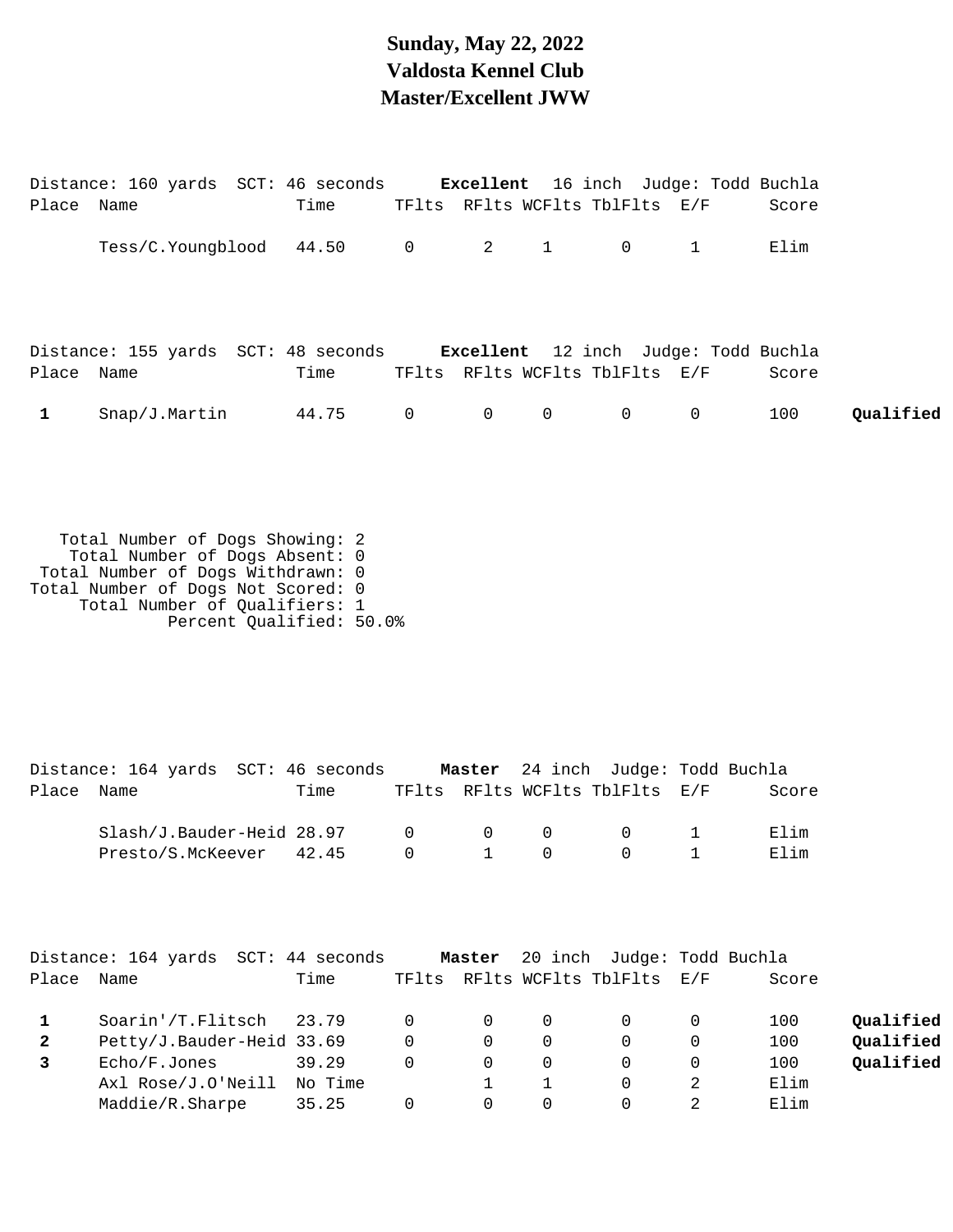|            | Distance: 160 yards SCT: 46 seconds |      |  | <b>Master</b> 16 inch Judge: Todd Buchla |          |       |           |
|------------|-------------------------------------|------|--|------------------------------------------|----------|-------|-----------|
| Place Name |                                     | Time |  | TFlts RFlts WCFlts TblFlts E/F           |          | Score |           |
|            | Nix/M.Wilson 39.92 0 0 0 0 0        |      |  |                                          |          | 100   | Qualified |
|            | Piper/C.Youngblood 51.14 15 0 0     |      |  | $\Omega$                                 | $\Omega$ | 85    |           |
|            | Charlie Bear/M.Hans Absent          |      |  |                                          |          |       |           |

Ravyn/F.Jones 32.41 0 1 1 0 1 Elim

|              | Distance: 155 yards SCT: 48 seconds |       |          | Master         |          |                          | 12 inch Judge: Todd Buchla |       |           |
|--------------|-------------------------------------|-------|----------|----------------|----------|--------------------------|----------------------------|-------|-----------|
| Place        | Name                                | Time  | TFlts    |                |          | RFlts WCFlts TblFlts E/F |                            | Score |           |
|              |                                     |       |          |                |          |                          |                            |       |           |
|              | Surfer Girl/M.Koepp 34.32           |       | $\Omega$ | $\overline{0}$ | $\Omega$ | $\Omega$                 |                            | 100   | Qualified |
| $\mathbf{2}$ | Captain Jack/J.Baud 35.03           |       | $\Omega$ |                |          |                          |                            | 100   | Qualified |
|              | Spurrier/J.Martin                   | 41.96 | 0        | 0              | 0        | $\Omega$                 |                            | 100   | Qualified |
| 4            | Teddie/B.Hunter                     | 42.77 | 0        | $\Omega$       |          |                          |                            | 100   | Qualified |

|            | Distance: 155 yards  SCT: 51 seconds |      |    |  | <b>Master</b> 8 inch Judge: Todd Buchla |       |
|------------|--------------------------------------|------|----|--|-----------------------------------------|-------|
| Place Name |                                      | Time |    |  | TFlts RFlts WCFlts TblFlts E/F          | Score |
|            | $Geni/J.Culhane$ 60.38               |      | 27 |  | $\begin{matrix} 0 & 0 & 0 \end{matrix}$ |       |
|            | Chase/C.Schmidt-Owe 56.69            |      |    |  | 15 1 0 0 1                              | Elim  |

 Total Number of Dogs Showing: 16 Total Number of Dogs Absent: 1 Total Number of Dogs Withdrawn: 0 Total Number of Dogs Not Scored: 0 Total Number of Qualifiers: 8 Percent Qualified: 50.0%

|            | Distance: 155 yards SCT: 56 seconds |      |  |                                | <b>Excellent Pref</b> 4 inch Judge: Todd Buchla |
|------------|-------------------------------------|------|--|--------------------------------|-------------------------------------------------|
| Place Name |                                     | Time |  | TFlts RFlts WCFlts TblFlts E/F | Score                                           |
|            | Rhiannon/J.Culhane 66.23 30 1 1 0 1 |      |  |                                | Elim                                            |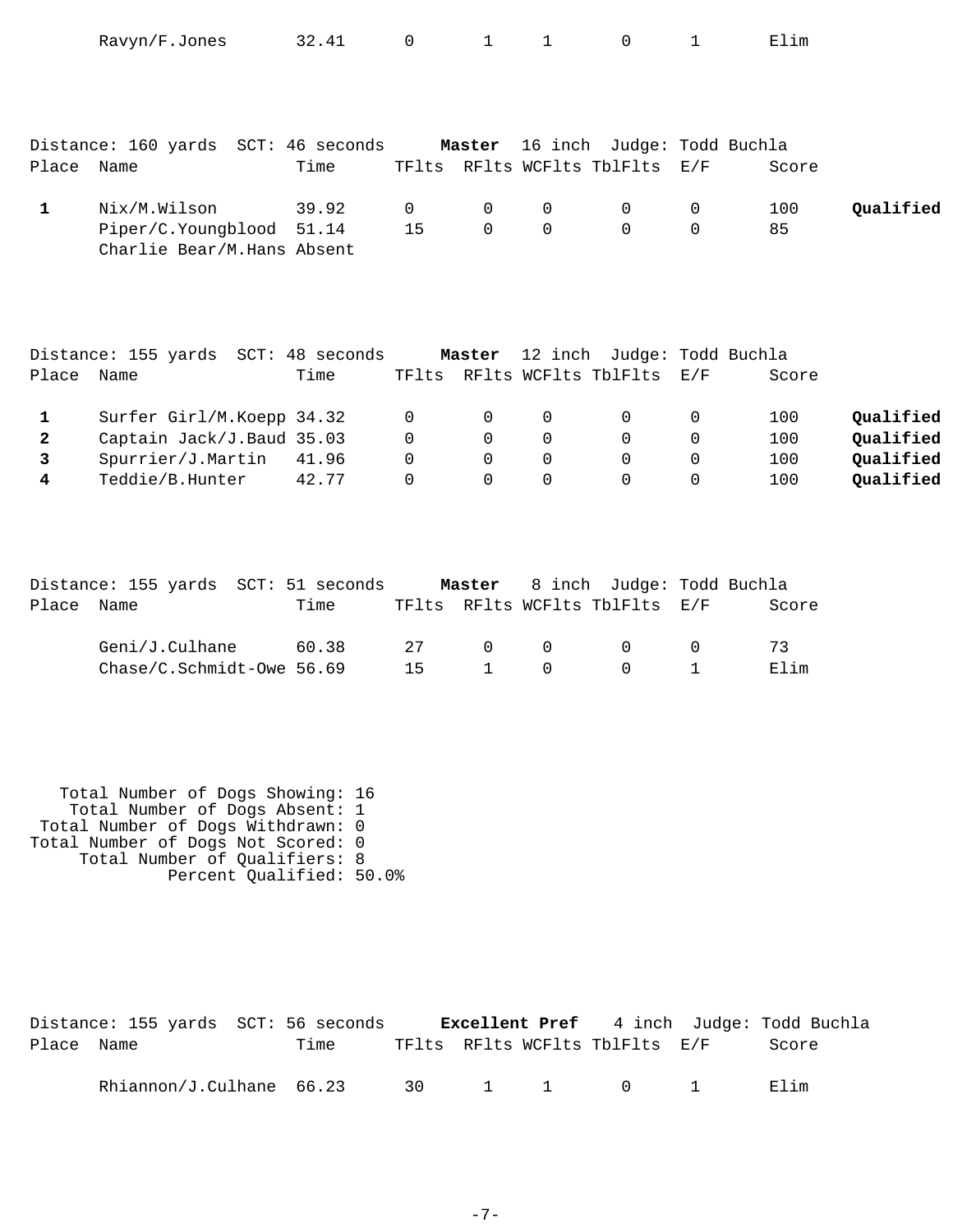Total Number of Dogs Showing: 1 Total Number of Dogs Absent: 0 Total Number of Dogs Withdrawn: 0 Total Number of Dogs Not Scored: 0 Total Number of Qualifiers: 0 Percent Qualified: 0.0%

Distance: 164 yards SCT: 51 seconds **Master Pref** 20 inch Judge: Todd Buchla Place Name Time TFlts RFlts WCFlts TblFlts E/F Score Mojo/L.Wetherell 40.10 0 1 1 0 1 Elim Electra/J.Marco Absent Spyder/B.Bates Absent Kio/J.Spitzer Absent

|              | Distance: 160 yards SCT: 51 seconds |                     |  |                                | Master Pref 12 inch Judge: Todd Buchla |           |
|--------------|-------------------------------------|---------------------|--|--------------------------------|----------------------------------------|-----------|
| Place Name   |                                     | Time                |  | TFlts RFlts WCFlts TblFlts E/F | Score                                  |           |
| $\mathbf{1}$ | Frankie/M.Hansen                    | $34.66$ 0 0 0 0 0 0 |  |                                | 100                                    | Oualified |

|            | Distance: 155 yards SCT: 53 seconds |      |  |                                | Master Pref 8 inch Judge: Todd Buchla |
|------------|-------------------------------------|------|--|--------------------------------|---------------------------------------|
| Place Name |                                     | Time |  | TFlts RFlts WCFlts TblFlts E/F | Score                                 |
|            | Kermit/S.Murphy 32.67 0 1 0 0 1     |      |  |                                | Elim                                  |

|            |  |      | Distance: 155 yards SCT: 56 seconds |  | <b>Master Pref</b> 4 inch Judge: Todd Buchla |  |  |       |
|------------|--|------|-------------------------------------|--|----------------------------------------------|--|--|-------|
| Place Name |  | Time |                                     |  | TFlts RFlts WCFlts TblFlts E/F               |  |  | Score |

Finley/S.Palcic Absent

 Total Number of Dogs Showing: 3 Total Number of Dogs Absent: 4 Total Number of Dogs Withdrawn: 0 Total Number of Dogs Not Scored: 0 Total Number of Qualifiers: 1 Percent Qualified: 33.3%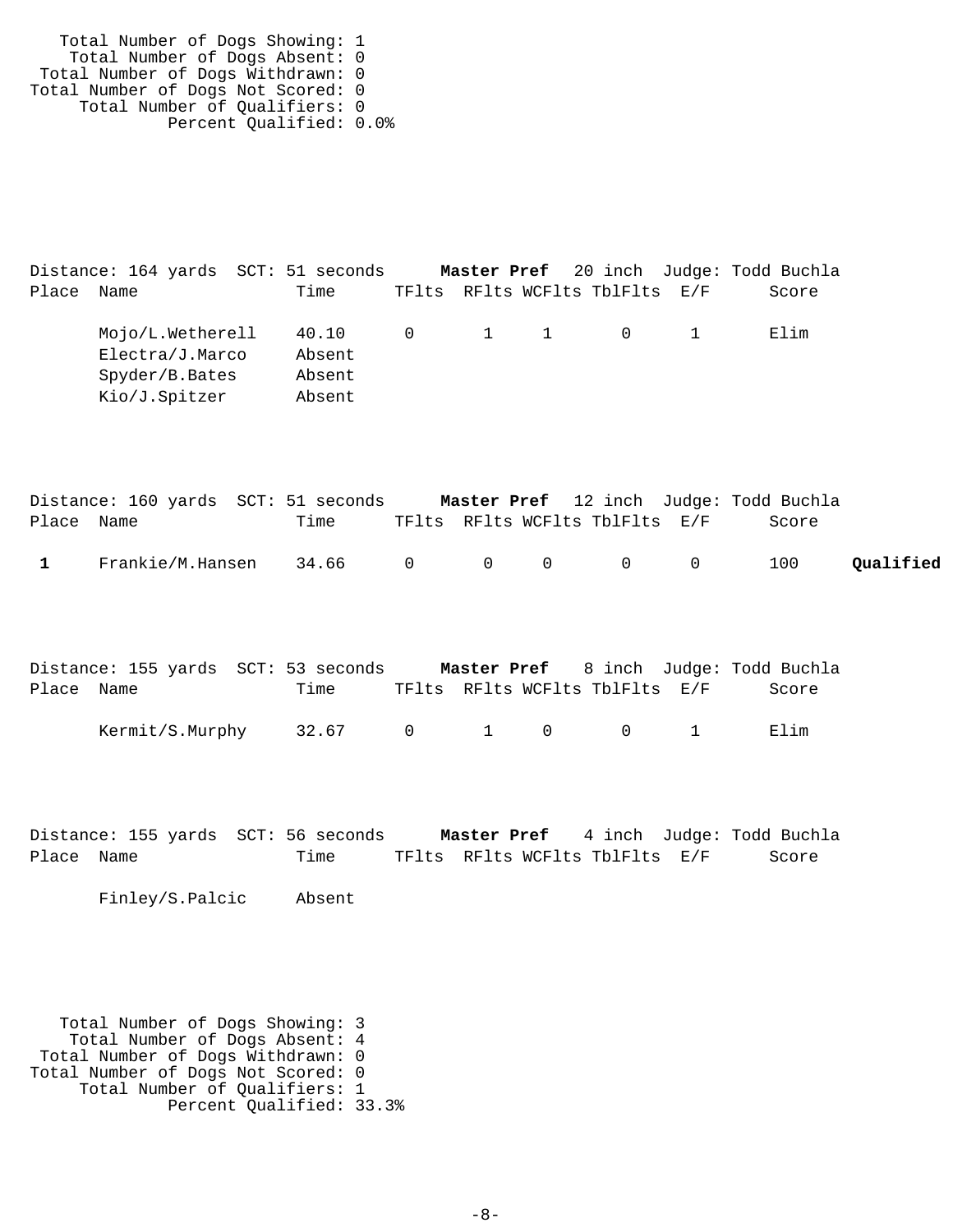# **Sunday, May 22, 2022 Valdosta Kennel Club Open JWW**

|            |             | Distance: 143 yards  SCT: 43 seconds <b>Open</b> 24 inch  Judge: Todd Buchla |                |                |                |                                |              |       |
|------------|-------------|------------------------------------------------------------------------------|----------------|----------------|----------------|--------------------------------|--------------|-------|
| Place Name |             | Time                                                                         |                |                |                | TFlts RFlts WCFlts TblFlts E/F |              | Score |
|            | Kick/D.Fyfe | 32.77                                                                        | $\overline{0}$ | $\overline{0}$ | $\overline{0}$ | $\mathbf 0$                    | 1            | Elim  |
|            |             |                                                                              |                |                |                |                                |              |       |
|            |             |                                                                              |                |                |                |                                |              |       |
|            |             |                                                                              |                |                |                |                                |              |       |
| Place Name |             | Time                                                                         |                |                |                | TFlts RFlts WCFlts TblFlts E/F |              | Score |
|            |             | Jitter/K.Flitsch No Time                                                     |                |                | $1 \quad 1$    | $\mathbf 0$                    | $\mathbf{1}$ | Elim  |
|            |             |                                                                              |                |                |                |                                |              |       |
|            |             |                                                                              |                |                |                |                                |              |       |
|            |             |                                                                              |                |                |                |                                |              |       |
|            |             | Total Number of Dogs Showing: 2                                              |                |                |                |                                |              |       |

Total Number of Dogs Absent: 0

Total Number of Dogs Withdrawn: 0

Total Number of Dogs Not Scored: 0

Total Number of Qualifiers: 0

Percent Qualified: 0.0%